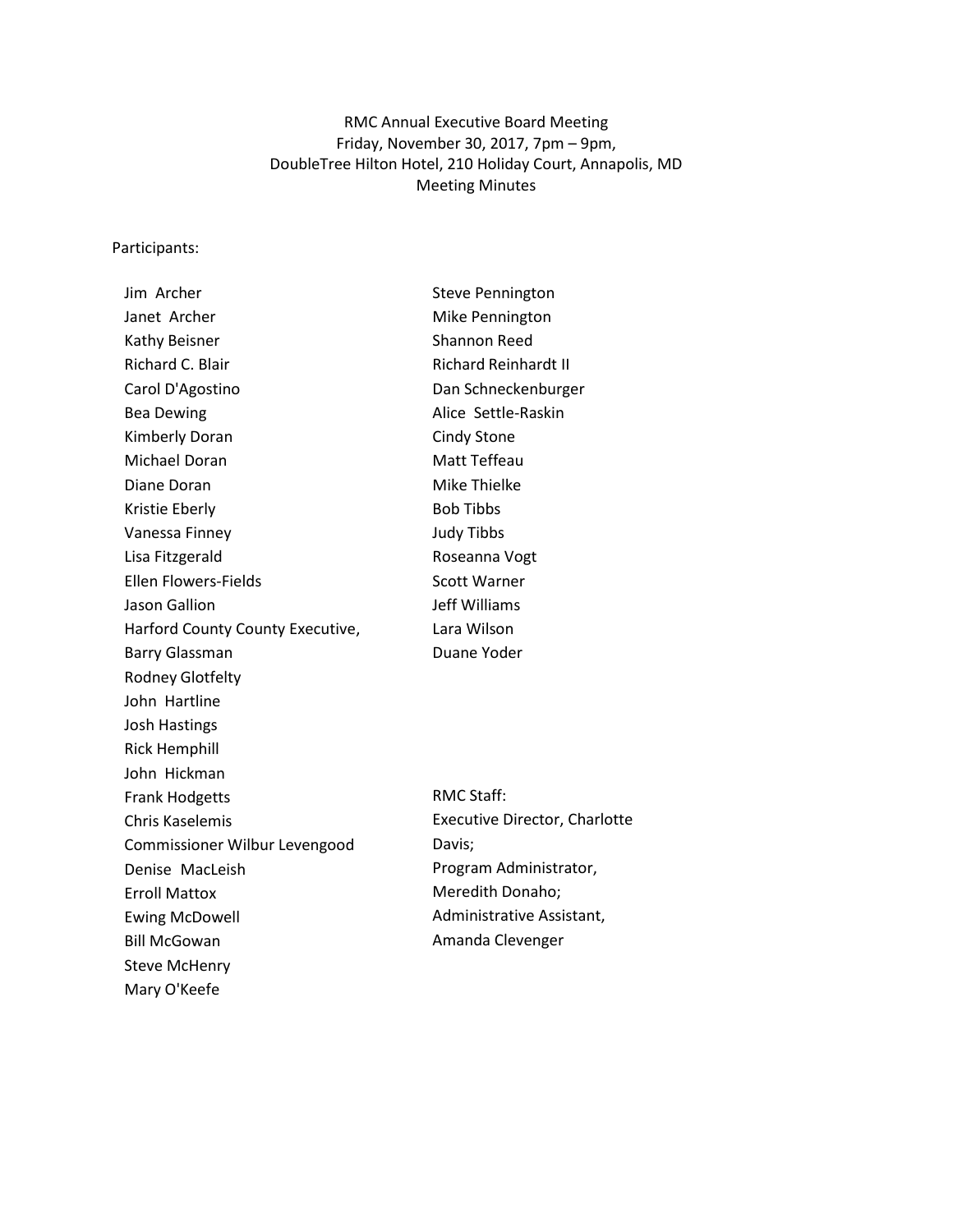Annual Meeting of the Rural Maryland Council (RMC) Executive Board Minutes of November 30, 2017 Page 2 of 3

Chair Josh Hastings called the meeting to order at 7:25p.m.

Chair Hastings called for a round of introductions and requested announcements from participants.

## **Minutes**

The Board reviewed the minutes from the September 29, 2017 Fall Quarterly and Executive Board Meeting. No comments or suggestions for revisions were made. A motion was made by Commissioner Wilbur Levengood to accept the minutes. The motion was seconded by Rodney Glotfelty, and all were in favor. The minutes from the September 29, 2017 Fall Quarterly and Executive Board Meeting were accepted unanimously.

# **2017 Rural Impact Awards**

Three awards were presented for the 2017 Rural Impact Award Ceremony. The Outstanding Rural Volunteer Award was received by Mr. J. Robert Tibbs, Jr., a volunteer nominated by the Harford County Farm Bureau, for leadership, dedication, and noteworthy volunteer achievement beyond the call of one's professional duties to help improve their community. The Outstanding Rural Economic Development Award was received by Mr. Mike Thielke, on behalf of the Eastern Shore Entrepreneurship Center, for leadership, dedication, and noteworthy achievement to help improve economic development opportunities in rural communities. The Outstanding Rural Community Involvement Award was received by Dr. William McGowan, former USDA Rural Development State Director for Maryland and Delaware, for leadership, dedication, and noteworthy achievement to help improve rural communities.

## **Committee Reports**

## **Financial**

Charlotte Davis presented the FY2018 Budget as of November 1, 2017. The Rural Maryland Council has total operating available revenue of \$435,001.86, and total grant expenditures of \$2,693,624.50. A motion was made by Rick Blair to accept the FY18 budget. The motion was seconded by Matt Teffeau, and all were in favor. The FY18 budget was unanimously accepted.

# **Rural Maryland Prosperity Investment Fund (RMPIF)**

Scott Warner, Chair of the RMPIF Committee, provided an update on RMPIF. For RMPIF, a total of 53 applications were submitted with a total of \$4,152,568.00 requested for FY18. A total of 27 grants totaling \$1,571,999.00 were distributed to 27 organizations. For MAERDAF, a total of 119 applications were submitted with a total of \$1,642,296.00 requested for FY18. A total of 34 grants totaling \$680,515.00 were distributed to 32 organizations. Copies of the FY17 grant project summaries were included in the FY17 RMC Annual Report, and were made available to attendees. Chair Warner emphasized the importance of the impact RMPIF funds have on rural communities. Governor Hogan has committed \$6 million for RMPIF in the FY19 budget, there will be a need to advocate for the funds in the upcoming legislative session.

# **Health Care**

Health Care Committee Co-Chairs, Lara Wilson and Rodney Glotfelty, provided an update. The Committee will continue focus on the updated Rural Health Plan for the State of Maryland. Lara Wilson will present the Rural Health Plan at the 2017 Rural Summit. Lara Wilson and Rodney Glotfelty requested feedback for Phase Two of the Rural Health Plan.